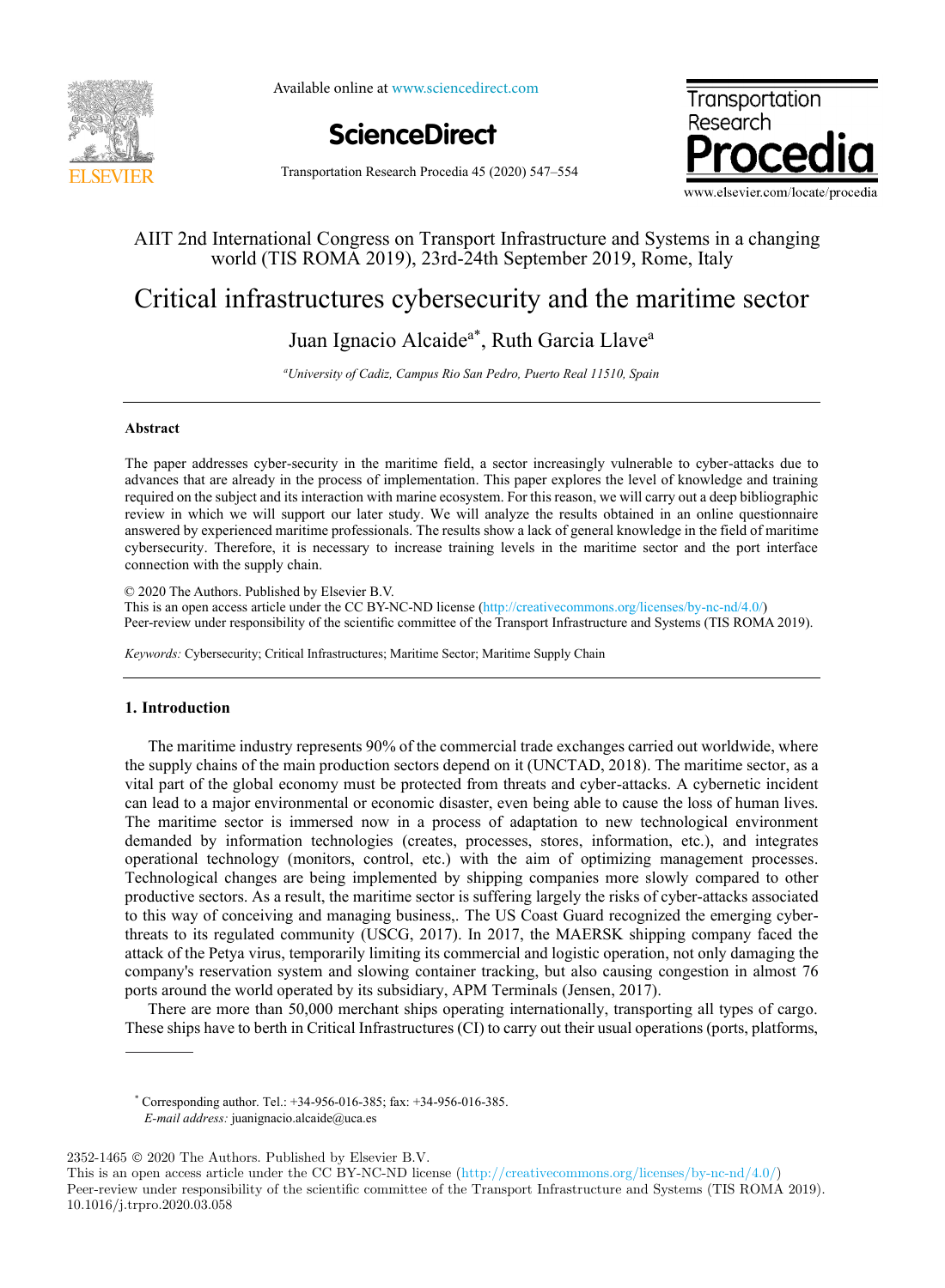refineries, pipelines, power stations, etc.). Ports are one of the most important links in the logistics chain, particularly in recent years, due to exceptional growth of container shipping. In the CI, the possible illicit activities of cybercrime or cyberterrorism can come to condition the economic and institutional activity of the countries, and always cause losses to multiple economic actors, as a consequence of the collapse of processes and services (enisa, 2011; IMO, 2017). Cyber-security in the maritime sector is the great obsession of shipping companies, since nowadays almost everything is managed through the internet, which is the vehicle of relationship and transition between a company, its suppliers and its customers, giving rise to hackers to pirate and access the data of a shipping company very easily. These attacks not only refer to economic damages but also affect the reputation and reliability when it affects the confidence that the environment has in the company. Since the plans are focused on reducing risks associated with safety, port disruption and environmental concerns, a traditional cyber-security assessment may not suffice (BIMCO, 2018).

A large part of security breaches is caused by human factor and poor processes which means that also crew aspects need to be considered when assessing the cyber risk. The best cyber-security practices need to be implemented, where risk management is essential for maritime transport to handle the safety of life at sea, property and the environment. In this sense ships and their crew should be able to detect and act in case of a cyber-attack, in addition to having sufficient training to enable them to comply with the standards of cybersecurity protection demanded by the maritime sector (BIMCO, 2018; USCG, 2017). The objective of this document is based on the need to implement and update the technological changes in the maritime environment, which is why an important base issue arises: the maritime industry is at the real risks of cyberthreats/attacks. Trying to shed light on the issue, we will carry out a study of cyber-security in the maritime field and the degree of knowledge of some of its actors.

# *1.1. State of the art*

Considerable changes have taken place in cybersecurity in recent decades. Many cybersecurity experts believe that malware is the key choice of weapon to carry out malicious intends to breach cybersecurity efforts in the cyberspace (Donaldson et al., 2015; Jang-Jaccard and Nepal, 2014). Internet of Things (IoT) is characterized by heterogeneous technologies, which concur to the provisioning of innovative services in various application domains (Vermesan and Friess, 2013). Moreover, the high number of interconnected devices arises scalability issues; therefore a flexible infrastructure is needed able to deal with security threats in such a dynamic environment (Sicari et al., 2015). Nation-state attacks and attacks against industrial controls and SCADA will become a more frequent and serious threat to both public and privatesector companies. A data breach from an unsecured IoT device in the workplace is predicted to be very likely over the next years, such a breach could be catastrophic (Ponemon, 2018).

There are many studies focused on physical-security aspects and do not adequately consider security processes associated with international supply chains and maritime sector (Acciaro and Serra, 2013; Bichou et al., 2013; Chang et al., 2014). In the maritime supply chain management, it is necessary to perform risk assessments at regular intervals to identify the possibility of cyberattacks that might occur in the future. Polatidis et al., (2018) present a cyberattack path discovery method that is used as a component of a maritime risk management system (Polatidis et al., 2018). Cyber oversight of suppliers is also a challenge, such as when a company uses a third-party data hosting company that works with a fourth-party systems integrator.

# **2. Methodology**

The research was carried out by mailing a questionnaire to maritime professionals from which we will get their degree of knowledge about cybersecurity. This questionnaire was realized in the period of September to December 2018. The questionnaire was structured in 14 closed questions, where the knowledge in cybersecurity and the habitual practices of the respondents were deepened, it is likely to become increasingly difficult to obtain satisfactory results from a voluntary data collection. Finally, we obtained 124 responses to the questionnaire, from which we used 102. One of the main limitations of our study was the lack of participation of the respondents, a situation that did not allow us to get the degree of reliability desired by the survey. The reason has to do with the actors of the maritime sector, which covers a wide range of respondents, so that the survey could have covered a significant sample size that would allow us to obtain reliable results on the knowledge on this matter at a general level. On the other hand, the maritime professionals when receiving the questionnaire via email showed a lack of knowledge or insecurity about the possibility of their computers being infected by a virus (spam), which means that they were reluctant to answer the questionnaire. However one of the most relevant aspects is the lack of connection to the internet of the personnel on board.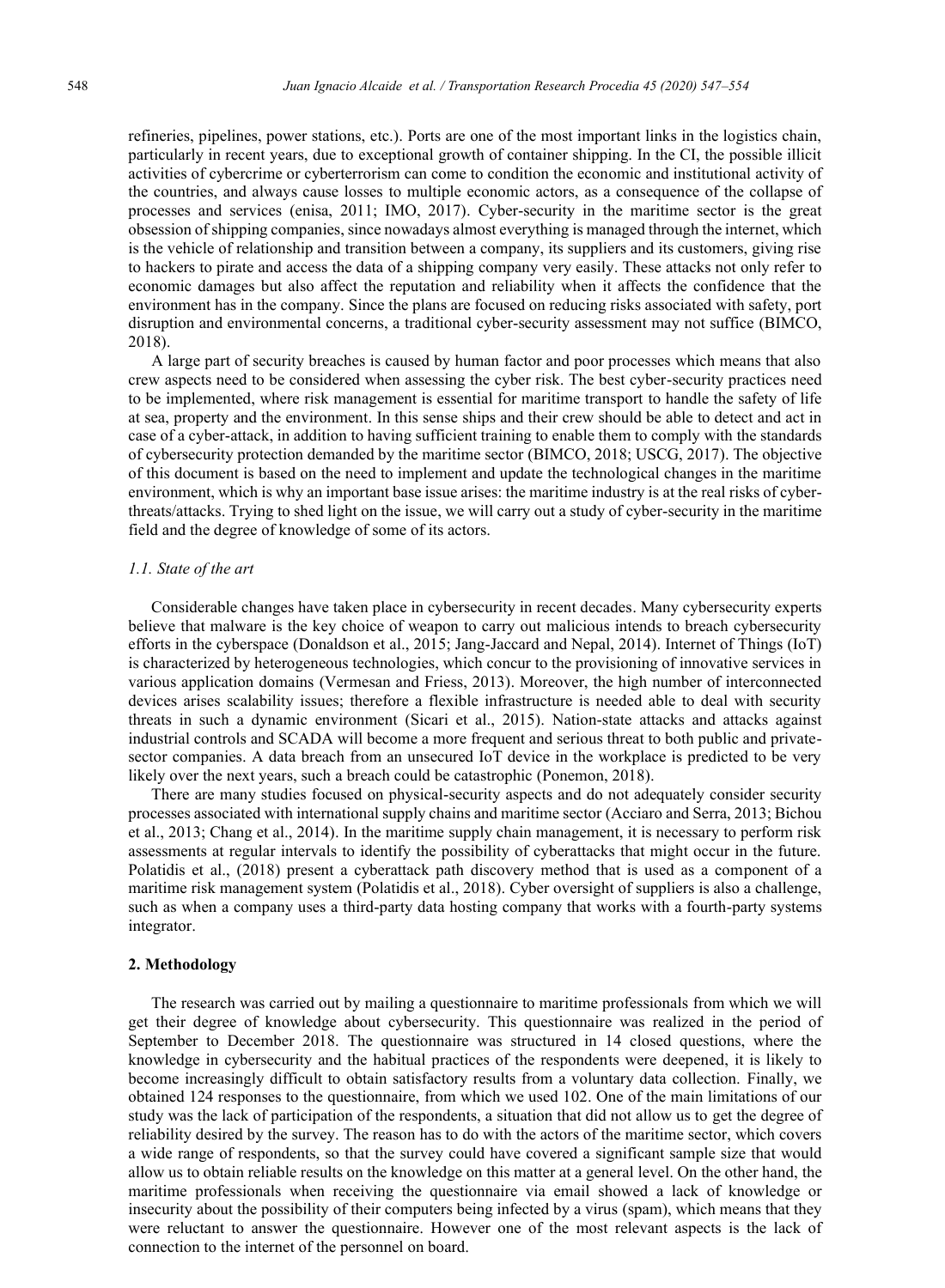### **3. Cyber-Security**

In our days, cyber risk is a subject of such volume that it has an effect on any of the usual activities. Undoubtedly, the speed and weaknesses and risks generated by technological developments, which are of critical importance in the economy, information, etc., expand. The path marked by technology implies breaking with cyber risk and, in general, developing management practices and solutions at all levels (Fig 1). In 2018, 59% of companies in US and the UK said they had experienced a data breach via a third party, but only 35% rated their third-party risk management program as highly effective (Ponemon, 2018).

According to the International Telecommunications Union (ITU), cybersecurity is the set of tools, policies, security concepts, security safeguards, guidelines, risk management methods, actions, training, best practices, insurance and technologies that can be used to protect the assets of the organization and users in the cyber-environment. These assets and users are the connected computing devices, the users, the services or applications, the communication systems, the multimedia communications and the information in its entirety transmitted or stored in the cyber-environment (ITU, 2018).



Fig. 1. Cyber threats.

#### *3.1. Cyber-attacks*

Cyber-attacks are illegal actions that are carried out through computer channels or that aim to destroy and damage computers, electronic media and internet networks, as well as management and organization systems. Premeditated and politically motivated attacks against information, computer systems, computer programs and data that may result in violence against non-combatant targets by subnational groups or clandestine agents.

There are three basic types of cyber-attack, from which all others derive: confidentiality, integrity and availability. A cyber-attack is not an end in itself, but an extraordinary means to a wide variety of purposes, limited primarily by the imagination, adaptation and interest of the attacker, which can be the espionage, propaganda, denial-of-service, data modification and infrastructure manipulation. Internal threat is related, among others, to crew members, provider, service, etc. The following Table is applied for two different types of attacks. Firstly, for a relevant attack in the present or the past. Secondly, for a potential attack in the future (CyberRoad, 2015).

| <b>Attack Name</b>                                        |                                                                                                                                                                                                                                                                                                                                                                                            |
|-----------------------------------------------------------|--------------------------------------------------------------------------------------------------------------------------------------------------------------------------------------------------------------------------------------------------------------------------------------------------------------------------------------------------------------------------------------------|
| Attacker                                                  | Organized group; Espionage group or Industrial competitors; Insider; Phisher;<br>Spyware/malware attacker; Terrorist; Activist; Others.                                                                                                                                                                                                                                                    |
| Resources / Knowledge                                     | Depending on the attacker and target                                                                                                                                                                                                                                                                                                                                                       |
| Source Sectors                                            | Commercial source; local or national government; individual user; Others.                                                                                                                                                                                                                                                                                                                  |
| Type of Attack                                            | Spam; phishing scheme; spyware; malware; exploit; botnet; backdoor;<br>ransomware; social engineering; clumsy behavior; misinformation; physical;<br>damaging; insider attacks; Others.                                                                                                                                                                                                    |
| <b>Fundamental Motivation of Attack</b><br>And Objectives | The challenge; political; industrial; espionage; financial drivers; governmental<br>reasons; vengeance; reputation; stalking; verification of systems to improve them;<br>unintentional; religious and ideological; Others.<br>Data/Information (selling, publication, staling, destruction, etc.);<br>interruption/disruption CI or economies; shipment/cargo (fraudulent, traffic, etc.) |
| Target                                                    | Industry; finance; government / national; military; private/individuals; Others.                                                                                                                                                                                                                                                                                                           |

Table 1. Cyber-threats in shipping industry. Source: Adapted from (CyberRoad, 2015).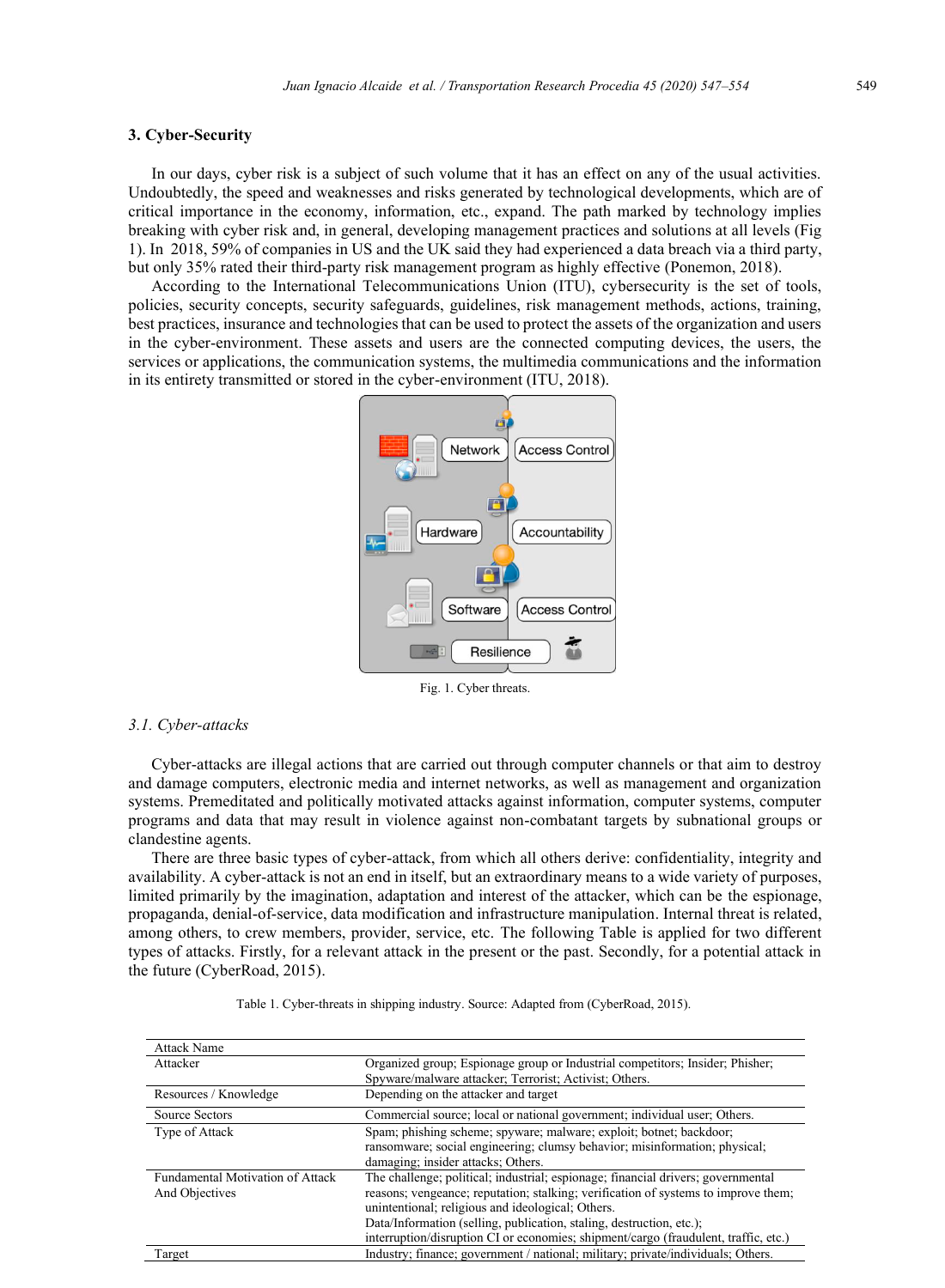The variety and complexity of cyber-attacks depends on the motivation and the time necessary for its execution, among which stand out: Malware, Virus, Worm, Trojans, Spyware, Spoofing, Phishing, Ransomware, etc. Malware refers to a broad class of attacks that is loaded on a system, typically without the knowledge of the legitimate owner, to compromise the system to the benefit of an adversary.

The continued increase in cyber-attacks, along with the security breaches caused by them, is motivating a significant investment in cybersecurity. Cyber-attacks are derived from several partial costs: direct economic, service, reputation and image, penalties, etc. The financial cost of cybercrime for companies has increased by 27.4% in 2017 compared to 2016. Cybersecurity Ventures predicts cybercrime will cost the world in excess of \$6 trillion annually by 2021 (Cybersecurity Ventures, 2019). This cost varied according to the modality, but the main affectations suffered by large companies by cybercrime are caused by malware, attacks on web pages, denial of services, leakage of information through active or former employees, malicious codes that open access to corporate platforms, phishing, physical theft of electronic devices and a network of infected computers remotely controlled by a hacker known as botnets.

# **4. Maritime Cyber-Security**

One of the effects of globalization is the high dependence shown by nations to the use of complex computer systems and global information networks. These systems create the possibility of increasing vulnerabilities and threats that may affect the safety of the maritime sector. The states with interests in the world maritime trade and with the intention of improving the regulation of the critical infrastructures and the dependence at the time of developing a security plan that manage the risks and threats from the port system have shown their recognition to the weaknesses or cybernetic vulnerabilities.

A part of shipping cybersecurity is the policies of exchange of information and collaboration between the actors and governments. Collaboration is vital to identify potentially dangerous risks that could cause critical infrastructure damage and a significant negative effect on the environment, economy or safety. The sectoral structure of freight and passenger transport by sea needs dynamic supply chains. However, in the field of cybersecurity the sectoral interdependencies and massive interconnectivity make risk. In particular, a global image of the possible threats and the spectrum of threats and their various cascading effects that are associated with security incidents, see Fig. 2.



Fig. 2. Maritime critical information infrastructure. Source: (CyberRoad, 2015).

## *4.1. Critical Infrastructures*

The European Commission defines the Critical Infrastructure (CI) as an asset or system which is essential for the maintenance of vital societal functions. The damage to a critical infrastructure, its destruction or disruption by natural disasters or other threats (terrorism, criminal activity, etc.), may have a significant negative impact on the security of the EU and the well-being of its citizens. The sectors to be used for the purposes of implementing of Directive are the energy and transport sectors, for instance, energy, transport (Road transport, Ocean and short-sea shipping and ports, etc.), etc. (EU, 2008). In 2012, the European Programme for Critical Infrastructure Protection (EPCIP) started.The EPCIP has proposed a list of European critical infrastructures based upon inputs by its Member States (EU, 2012). Nowadays, the main goal of the EU is to reduce the vulnerabilities of critical infrastructure and to increase their resilience.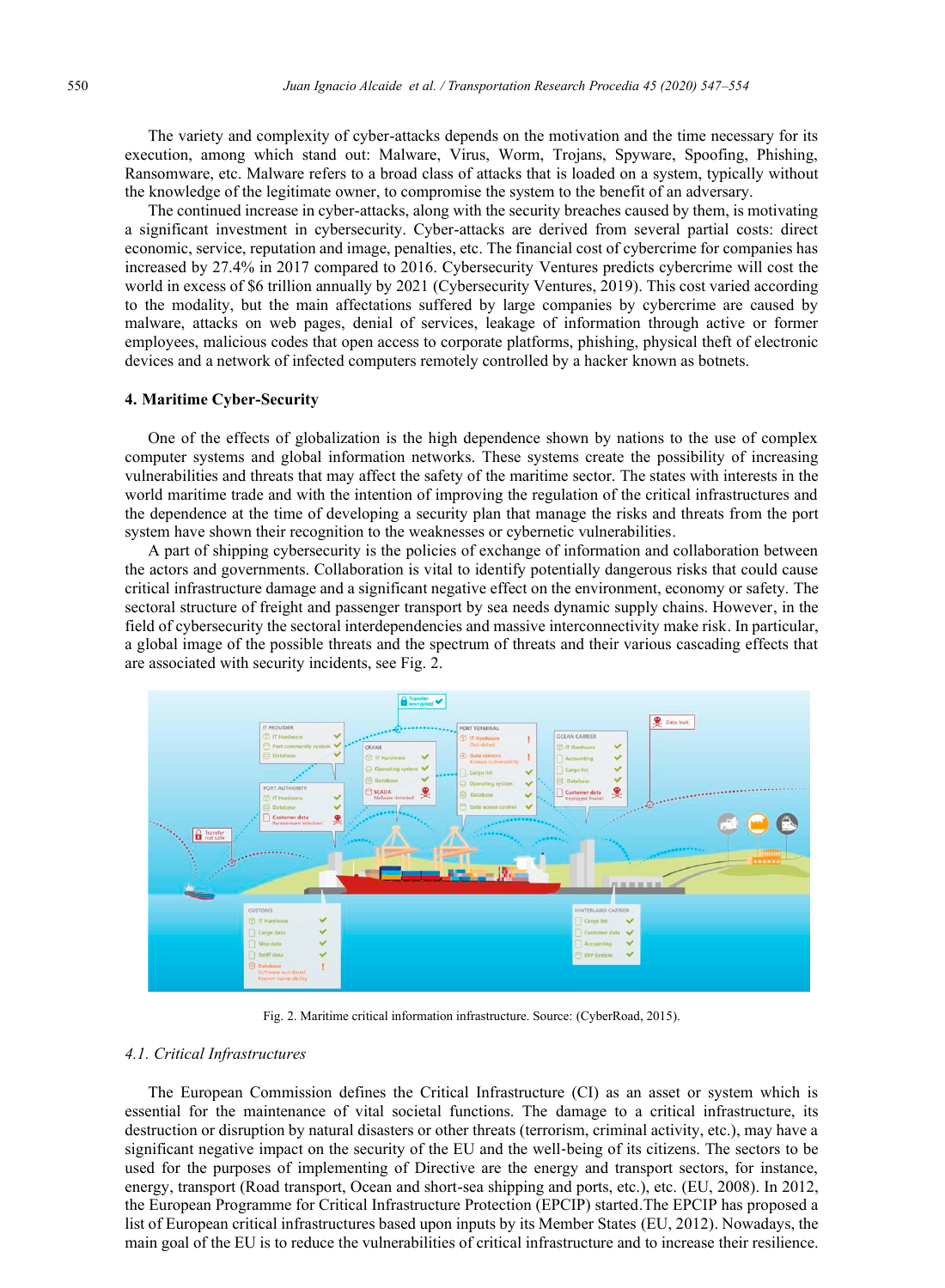Thus, the European Commission Directive on the Security of Network and Information Systems, which requires critical infrastructure operators, and specifically information technology providers, to take adequate measures to manage risk, report security incidents to national authorities and provide early warnings of threats (EU, 2016). Infrastructures are interconnected not only across national and continental boundaries. There exist the interconnections and interdependencies between infrastructure sectors, and the supply chain (Fig. 3). Interconnections between infrastructures add a challenge to risk treatment in case of the infrastructure's vulnerability and complexity (Rinaldi S., Peerenboom J., 2001).



Fig. 3. Understanding and Analyzing Critical Infrastructure Interdependencies. Source: Adaptation from (Rinaldi et al., 2001).

# *4.2. The role of IMO*

The International Ship and Port Facility Security (ISPS) code regulates the ship security analysis that must be performed by ship owners and operators. The code was developed in the aftermath of the terrorist attacks on the United States on September 11th, 2001 (IMO, 2002). The concern regarding cybersecurity in the maritime sector has been increasing in recent years, which is why the International Maritime Organization (IMO) has decided to act in this area, implementing regulations and providing guidelines for industry professionals to have knowledge on how to prevent and act in a cyber-attack.

The IMO, understands the cyber risk in the maritime sector as the degree to which a technological asset can be potentially threatened, suffer failures related to transport operations and cargo handling in terminals or failures in security, because of which the systems have been damaged by some type of virus. Risk management is fundamental for the safe operation of maritime transport and this has been focused mainly on the physical security regulated by the ISPS Code. To carry out cybersecurity risk management, the IMO proposes an approach based on five functional elements: identify, protect, detect, respond and recover.

In 2016, in accordance with ship owners and operators (BIMCO) published in collaboration with CLIA, ICS, Intercargo and Intertanko a guide, which highlights both the dimension of cyber risk in the maritime sector and the need to carry out an assessment of these risks with the milestones recommended by the National Institute of Standards and Technology of the Department of Commerce of the United States (NIST) (BIMCO, 2018). The aforementioned guide makes use of the ISO27001 standard for cybersecurity management. This standard belongs to the group on cybersecurity ISO27000 which is applicable to all types of organizations and they are recognized guides in the cybersecurity sector. It is the best-known standard in the ISO 27000 family that provides the requirements for an information security management system (ISMS) and code of practice for information security controls (ISO, 2009).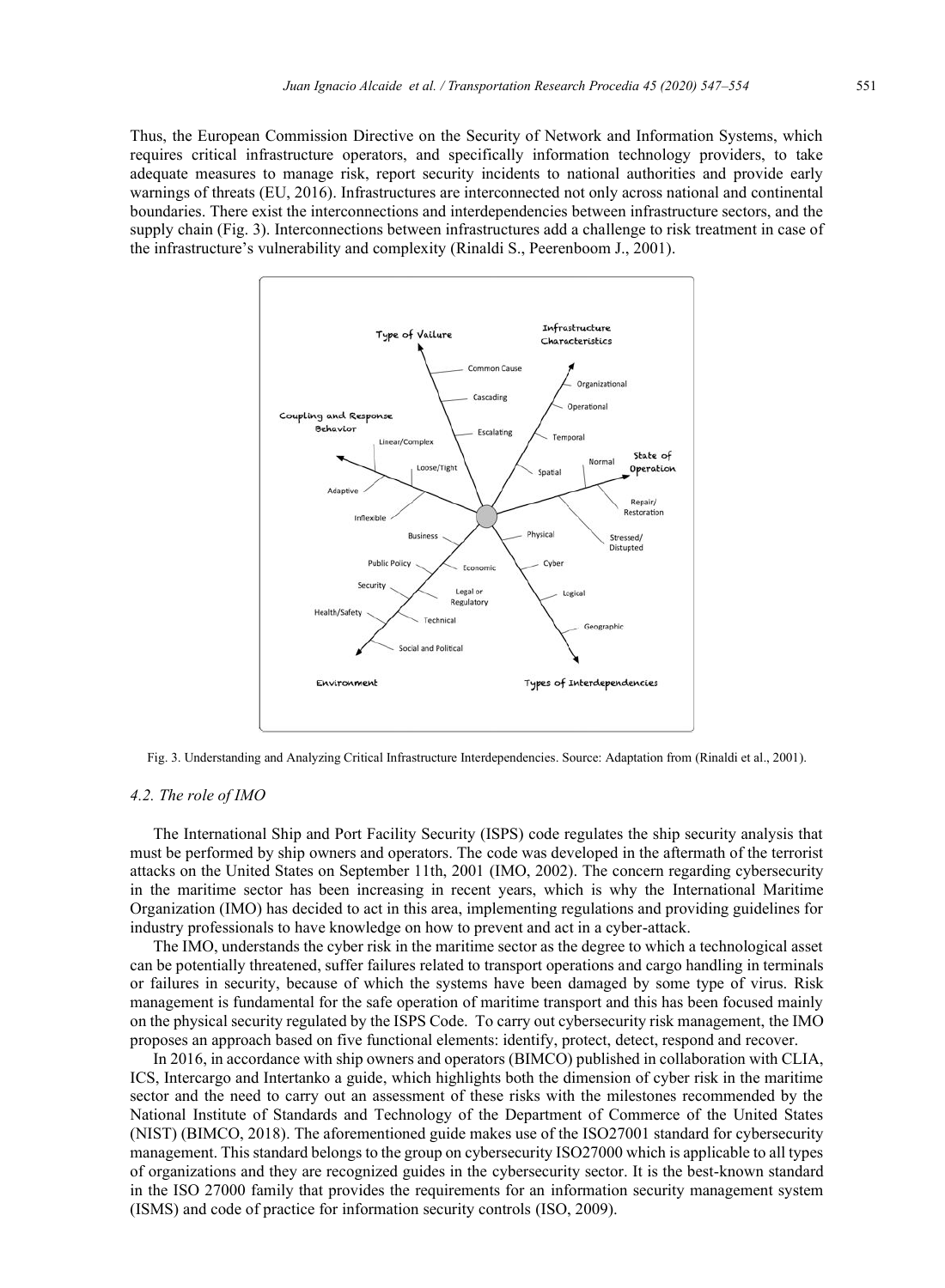### *4.3. Cyber-threats*

Cyber criminals have economic objectives and cause economic damages to state, installations, companies and individuals. Stealing data or modification information for their own benefit. Not all institutions or companies disclose these incidents, since this damages their image. However, Hacktivist activities usually block institutions to highlight some adverse phenomena to society. They usually do not cause serious economic damages.

The cyber criminal's threat in the twenty-first century is testing the maritime sector. The maritime industry and the CI should be aware of the catastrophic result that the ship's systems were controlled by cybercriminals, which could result in collisions, pollution, grounding, the interruption of port operations or an incendiary device. At present, the authorities and the industry itself is not prepared to give an effective response to any of the threats posed. Ships in port represent another component of port infrastructures that must be protected. All coastal States must have the ability to monitor all the ships that enter its CI in order to validate whether they are cyber clean, in convergence with supply chains, port operations and information technology (Fig. 4).



Fig. 4. Understanding and Analyzing Critical Infrastructure Interdependencies.

#### *4.4. Cyber-attacks on board*

In the maritime sector and more specifically in maritime navigation, the vulnerability of certain navigation systems has been revealed, where cyber-attacks introducing false signals that overlap with the actual location of ships or represent nonexistent emergencies. These circumstances are aggravated by the increase in the use of technology to control navigation, engines, cargoes, etc., as well as by the use of dynamic positioning, ship-to-shore interfaces, control of propulsion systems or opening and closing of cargo valves, passenger boarding systems, etc. It is necessary to consider that the human factor plays a fundamental role in the effectiveness of the cyber-attacks as a significant vulnerability element for companies. Therefore, the primary barrier of any critical installation and of the vessel itself is its personnel/crew and their readiness and preparation against cyber-attacks

According to the IMO, 2017), the most vulnerable systems to suffer attacks through the network are: cargo and element handling systems; the propulsion systems and the power management and control machinery; access control systems; passenger administration and management systems and communication systems. The handling systems of loading and unloading of cargo that belong to the supply chain of ports and ships is one of the targets of attack for hackers, since these are the key of the good functioning and coordination of the loading and unloading of the ships and compliance of their respective lines in time -. The forms of attack to these systems are manifested as: manipulation and sabotage; falsification; piracy and robbery; destruction; alteration and deviation.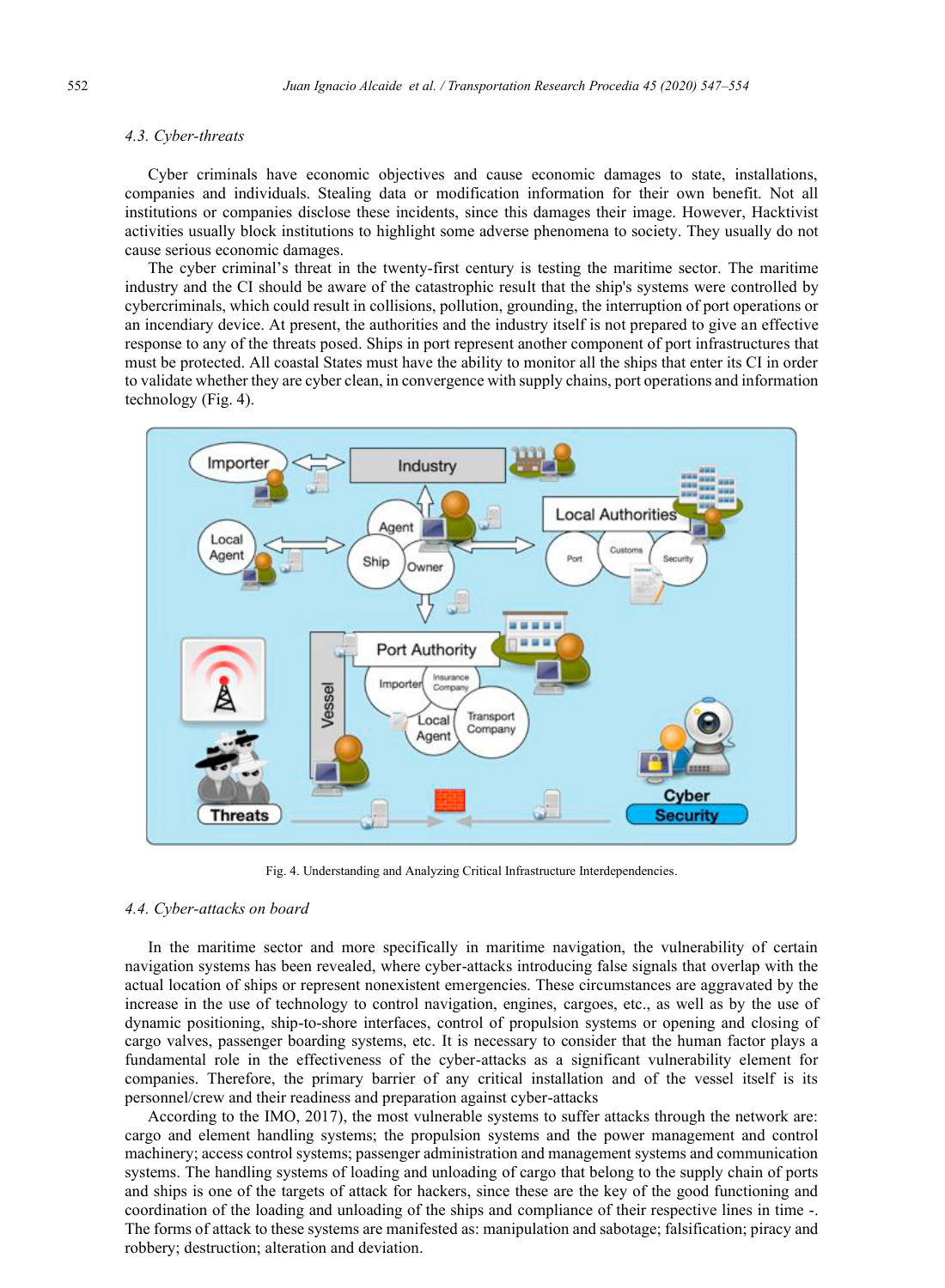The AIS (Automatic Identification System) used in the tracking and location of ships worldwide is one of the electronic devices vulnerable to potential cyber-attacks. This device operates using coordinates given by a GPS and exchanges data on the position of a ship, its course as well as exchanges information with the ships and installations of other ships that are sailing in the area either in the high seas or off the coast.

In 2010, a marine drilling platform changed its location from South Korea to South America on monitoring systems due to the attack of a computer virus. In August 2011, a group of hackers infiltrated the servers of IRISL (Iranian Shipping Line) and damaged hundreds of data about cargoes, dates and places of delivery. In June 2011, cybercriminals had taken control of their systems in the port of Antwerp by seriously violating them. Europol (European Cybercrime Centre EC3) reported on June of 2013, that they had been victims of an attack directed by a drug cartel to introduce drugs in Europe for two years. The criminal group used cyber-experts and took control of the computer systems of harbor logistic companies and container terminals (Europol, 2013). In 2017, the MAERSK shipping company and which is still affected as we discussed earlier in which the "PETYA" virus massively affected the global navigation. There are two categories of cyber-attacks that may affect either land companies or ships. On the one hand, unmanaged attacks when a company or the systems and data of a ship are one of the many potential targets. On the other hand, directed attacks where a company or the systems and data of a ship are the objective that is intended to be achieved.

#### *4.5. Maritime cybersecurity survey*

This study was aimed to design a survey about the impact that knowledge and training of different parties of maritime industry would have on cybersecurity, the results of which being weighed against research results. We started with an initial survey followed by further questionnaires where participants of the first round were invited to complete at least one. Answers from the first survey were used to generate more specific questions in the following rounds. The main area of the survey focusses on maritime industry attacks. The professional profile of the participants is the following: Terminals and ports (40.5%), Ships (43.8%) and other sectors (15.7%). 33% of the respondents show that they had suffered some type of cyberincident in the last year, this figure in accordance with the growth of cyber threats in the sector. Besides 40% of users share passwords between them and does not make any type of preventive measures (email, USB, web, etc.). On the other hand, it is very common to work on personal devices.

The lack of knowledge of maritime experts consulted exceeds 75%, where it is essential to highlight, among other topics: procedures (detect, act, communicate, recover, etc.); simulacra; cyber security/threats. It is revealing that respondents in a high percentage see in the implementation of technological systems the solution to cyber-threats in the sector. Position that eludes the responsibility of the operator or responsible for the management.

# **5. Conclusion**

The analysis of critical infrastructures and cyber-security in this study shows that the dynamics of maritime sector exhibit vulnerabilities and critical components. However, to understand the cyber-attacks in the maritime field presents greater challenges when the dimension of the problem remains highly unidentified. In this internet age and post-globalization of maritime transport, with the digital transformation of the logistics chain and its different components, we must strengthen the resilience of its fundamental elements. Being vaccinated against a certain disease does not prevent the growth or spread of other possible threats. In others words, having an antivirus does not make you magically immune to threats. The key is usage. Nowadays, there is a gap between the practices of actors in maritime industry and the vulnerability of systems. It becomes essential to improve training and the implementation of innovative solutions.

Therefore, it is necessary to strengthen training levels in the maritime sector and the port interface connection with the supply chain. The implementation of cybersecurity training system and the development of cyber resilience agendas shows possible application of the system in marine environment. In current cyber-world reality is infiltrated by different and mostly not yet detected advanced security threats. This could bring shipping companies, their supply chains actors and users the advantage of solving crisis caused by possible cyber-attack.

# **Acknowledgements**

The authors gratefully acknowledge the valuable input from experts in the maritime sector. The authors also wish to thank the editor and anonymous reviewers for their helpful feedback on this paper.